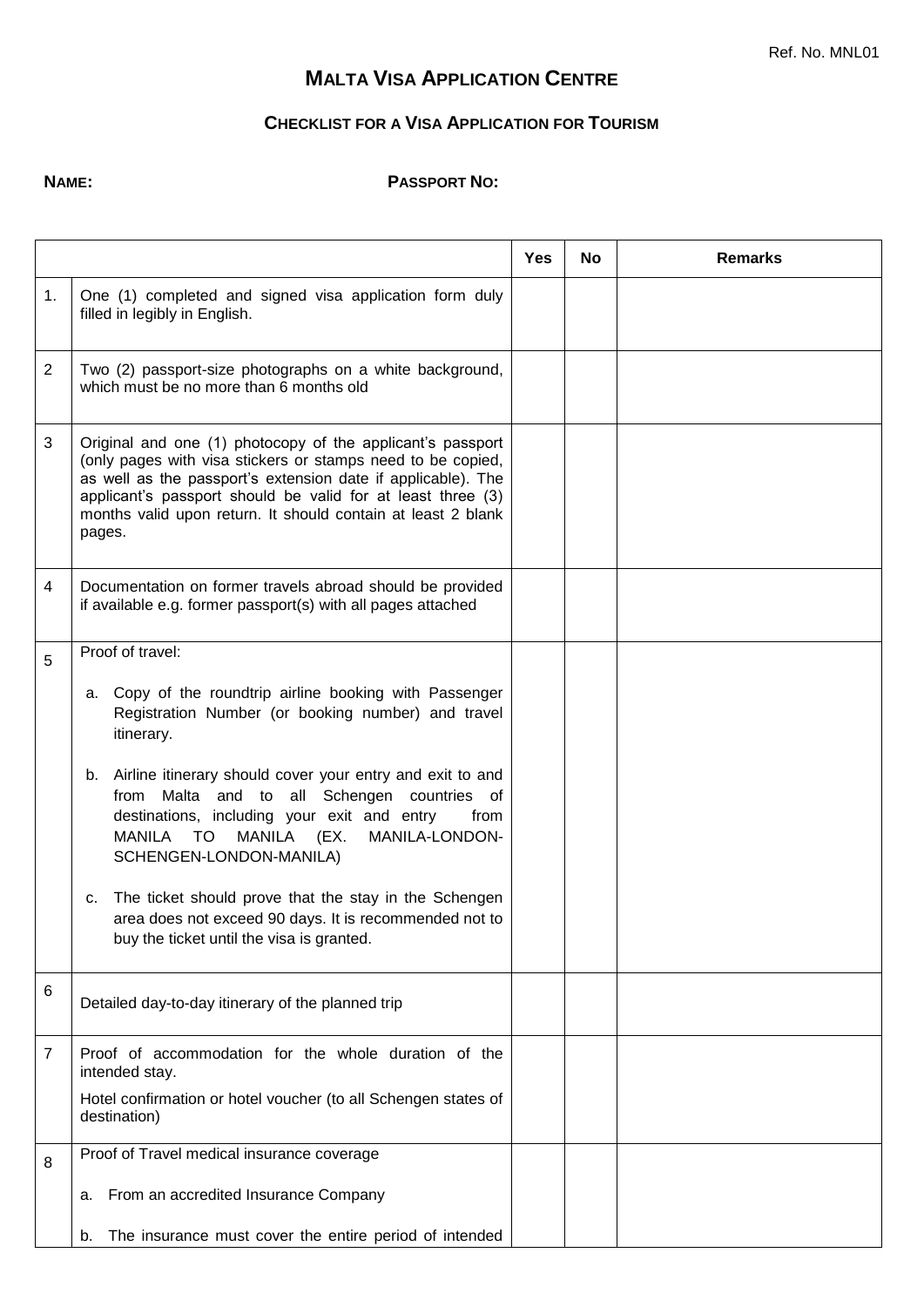|    | stay, valid for all Schengen States and covering any<br>expenses which may arise in connection with repatriation<br>for medical reasons, urgent medical attention, emergency<br>hospital treatment or death during the stay.                           |
|----|--------------------------------------------------------------------------------------------------------------------------------------------------------------------------------------------------------------------------------------------------------|
|    | Minimum coverage of 30,000 euros.<br>с.                                                                                                                                                                                                                |
| 9  | If you are joining a cruise, please provide your booking<br>certificate and the ship's itinerary                                                                                                                                                       |
| 10 | Proof of financial means of the applicants:                                                                                                                                                                                                            |
|    | Original Bank Certificates, Bank Books.                                                                                                                                                                                                                |
|    | Recent personal bank statement, credit card<br>statement or balance over the last three months.                                                                                                                                                        |
|    | Income Tax Return                                                                                                                                                                                                                                      |
|    | If applicant is a minor: Proof of economic means of<br>parents or legal guardians                                                                                                                                                                      |
| 11 | Proof of Socio-professional status:                                                                                                                                                                                                                    |
|    | If employed:<br>a.<br>i. Certificate of employment<br>ii. Certificate of leave of absence                                                                                                                                                              |
|    | If self-employed:<br>b.<br>iii. DTI/SEC registration of business<br>Income Tax Return<br>İV.<br><b>Business Financial Statement</b><br>V.                                                                                                              |
|    | For retired persons<br>c.<br>vi. Proof of pension or other regular income                                                                                                                                                                              |
|    | If student:<br>d.<br>vii. Proof of enrolment<br>viii. Certificate of leave of absence if travelling during<br>the school year                                                                                                                          |
|    | For unemployed adults:<br>е.<br>ix. If married: Letter of employment and income of<br>the spouse and marriage contract certified by<br><b>National Statistics Office</b><br>x. If single/divorced/widow/widower: any other proof<br>of regular income. |
| 12 | Proof of will to return:                                                                                                                                                                                                                               |
|    | a. Copy of employment contract or social security<br>contributions (if relevant)                                                                                                                                                                       |
|    | b. Copy of real estate property- title deed (if relevant)                                                                                                                                                                                              |
|    | c. Proof of family ties in the Philippines (e.g. marriage<br>certificate)                                                                                                                                                                              |